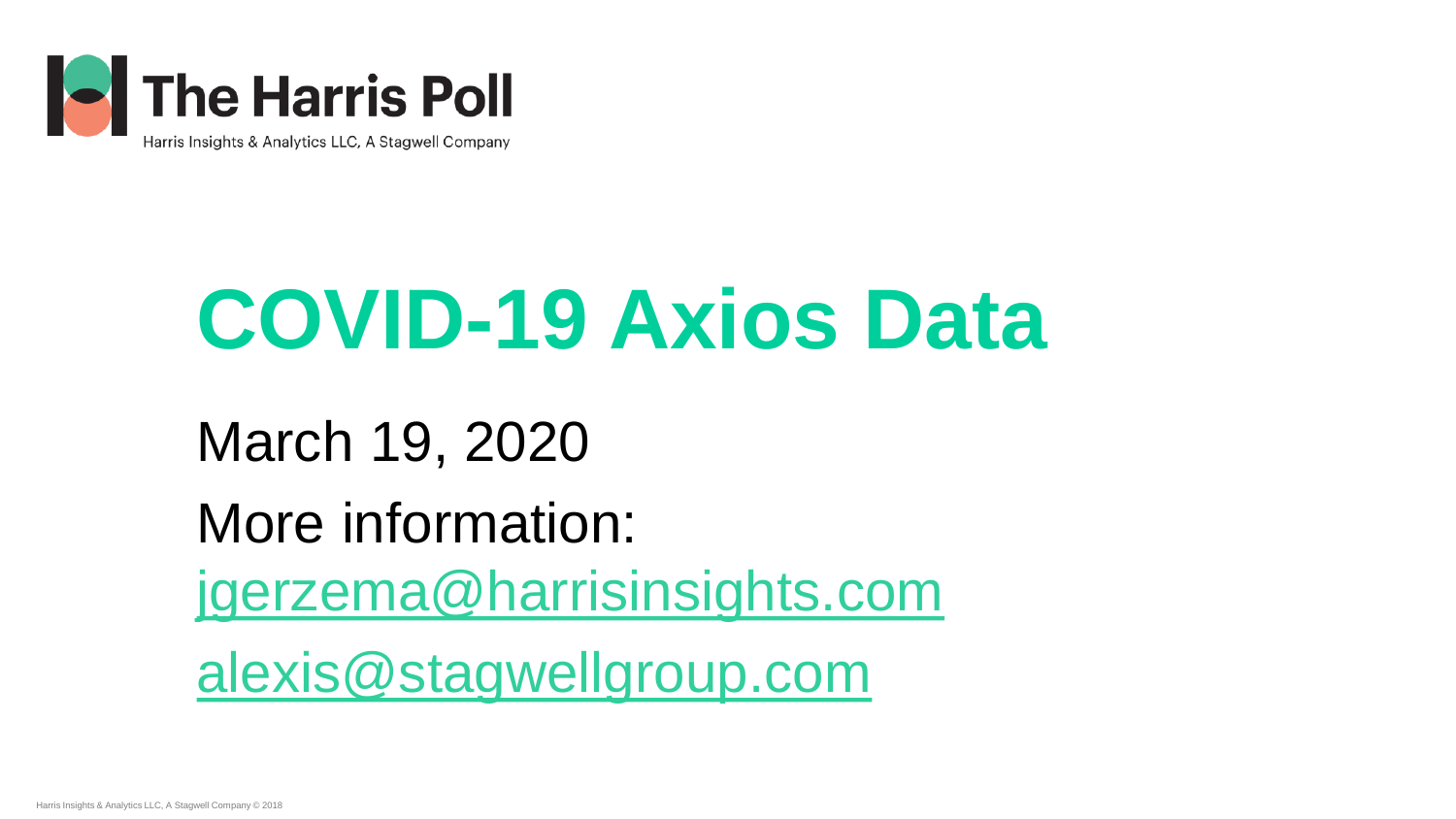#### **Americans and Misplaced Fear**

**Which of the following is true for you?**

I do not fear that I could die as a result of contracting coronavirus 72% I fear I could die as a result of contracting coronavirus 28%

> *Projected U.S. Fatality Rate:*  **1% (~100 deaths)**

*Projected U.S. Infection Rate:*  **30% (~6300 cases)** 

*SOURCE: New York Times, <https://www.nytimes.com/interactive/2020/03/16/upshot/coronavirus-best-worst-death-toll-scenario.html>*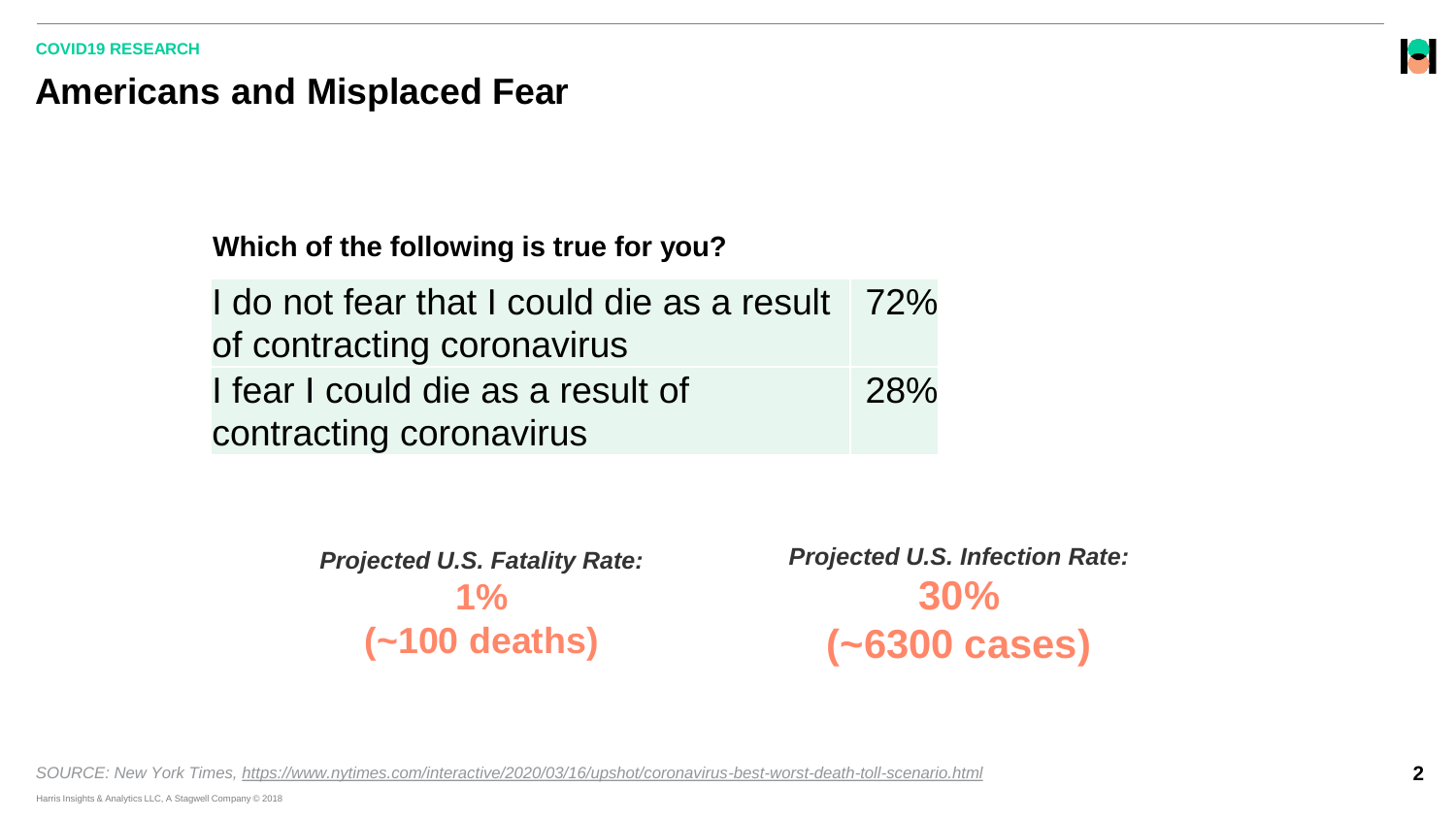### **Americans seek information from the President and their Governors moreso**

**Which of the following sources do you get your information from regarding the coronavirus (COVID-19) outbreak?**



*Q20 How much do each of the following aspects contribute to your level of fear and concern regarding coronavirus (COVID-19)?*

*Q24 How trustworthy do you think each of the following sources are to provide accurate information regarding the coronavirus outbreak?*

Harris Insights & Analytics LLC, A Stagwell Company © 2018 *Q23. Which of the following sources do you get your information from regarding the coronavirus (COVID-19) outbreak?* H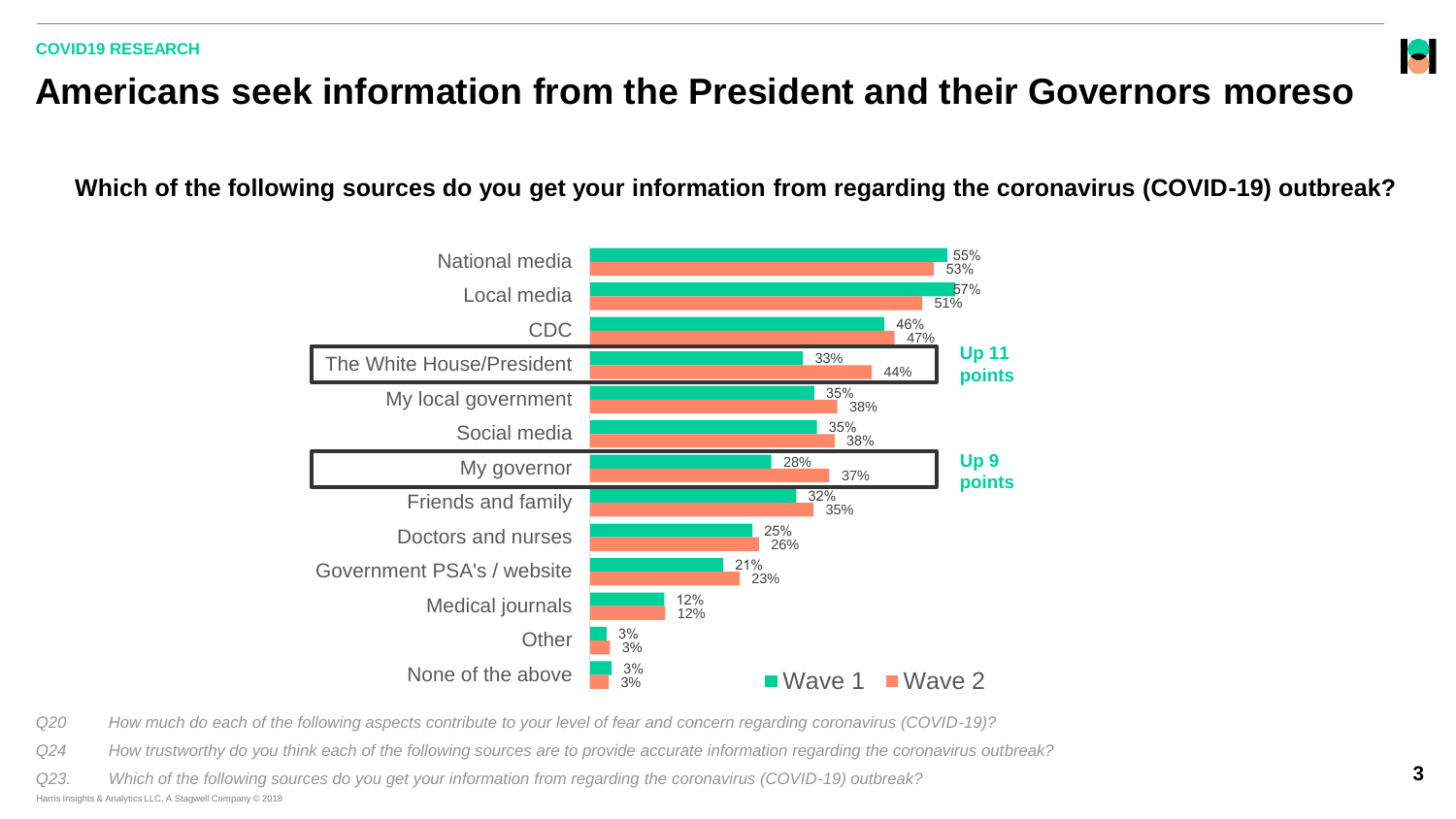### **Medical sources are most trusted**

#### **How trustworthy do you think each of the following sources are to provide accurate information regarding the coronavirus outbreak? Summary of Very trustworthy + Somewhat trustworthy**



*Q20 How much do each of the following aspects contribute to your level of fear and concern regarding coronavirus (COVID-19)?*

*Q24 How trustworthy do you think each of the following sources are to provide accurate information regarding the coronavirus outbreak?*

Harris Insights & Analytics LLC, A Stagwell Company © 2018 *Q23. Which of the following sources do you get your information from regarding the coronavirus (COVID-19) outbreak?* H